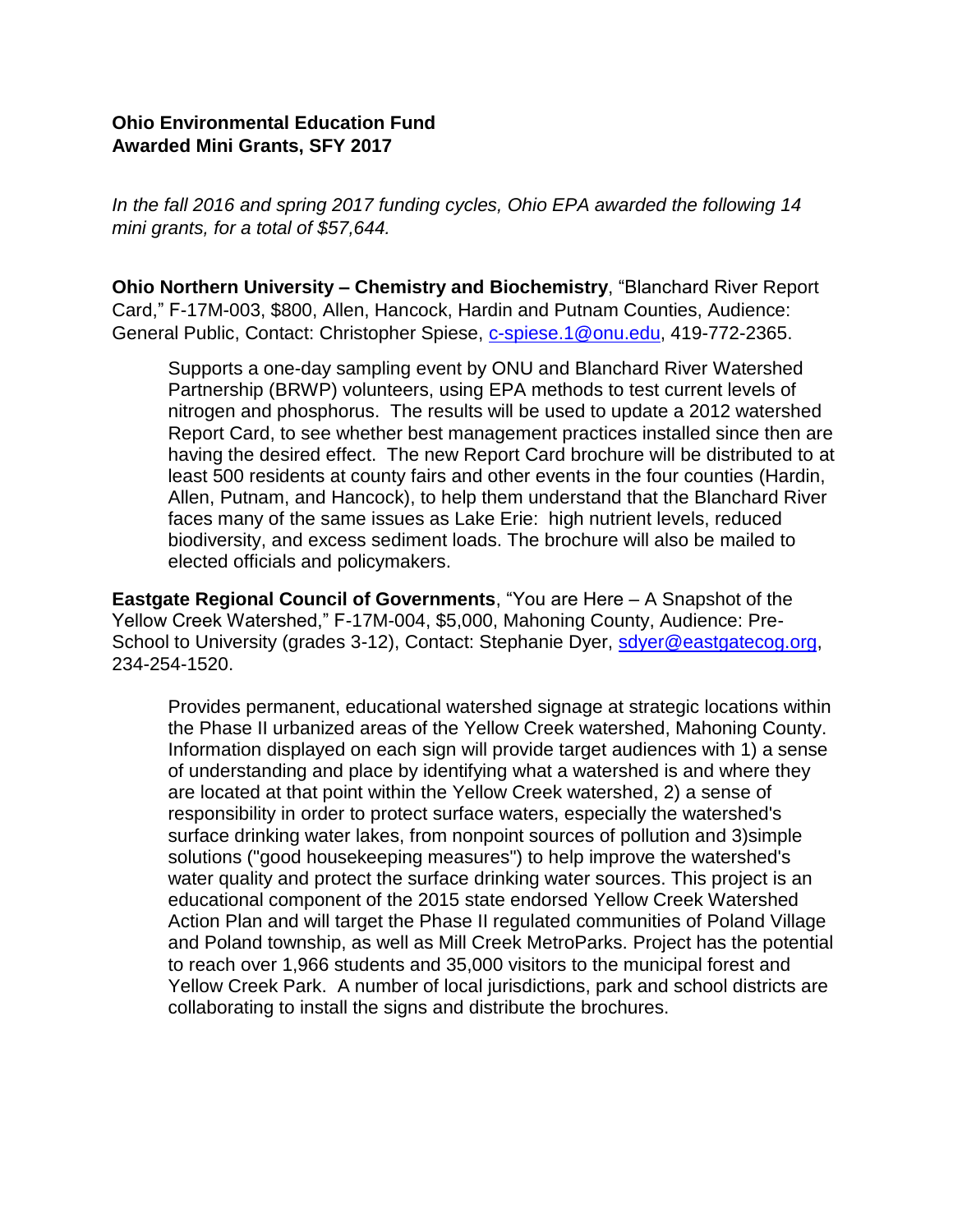**Toledo Botanical Garden**, "Water Pollution & Runoff Training," F-17M-005, \$1,282, Lucas County, Audience: Pre-School to University (grades 2-9), Contact: Hannah Halfhill, [hannah.halfhill@toledogarden.org,](mailto:hannah.halfhill@toledogarden.org) 419-720-8714.

Toledo Botanical Garden (TBG) will host a one day, six-hour training for 25 elementary school teachers from grades 2-9 that will provide hands-on lessons about pollution in waterways, and how to manage runoff in an urban environment. These lessons will utilize key aspects from Project WET as well as resources at TBG, and teachers will be given curriculum materials to take back to their classrooms in order to effectively teach water management and best practices for keeping the local watershed clean. A rain garden demonstration and a "take action" project are planned for each classroom.

**Kamm's Corners Development Corporation**, "Kamm's Corners Public Parking Lot Green Infrastructure Retrofit," F-17M-006, \$5,000, Cuyahoga County, Audience: General Public, Contact: Ben Cambell, [ben.cambell@kammscorners.com,](mailto:ben.cambell@kammscorners.com) 216-252- 6559.

Kamm's Corners Development Corporation (KCDC), a nonprofit dedicated to the betterment of the Kamm's Corners neighborhood in urban Cleveland, will modify their existing neighborhood public parking lot located behind their popular "town center" at Lorain Avenue and Rocky River Drive with 2,700 square feet of bioretention areas. These will be installed within existing low spots of the 1.26 acre lot. KCDC will perform long term maintenance/education during and after construction. KCDC will train local businesses & residents on the potential installation of similar cost-effective stormwater Best Management Practices (BMPs) on their properties, and how to benefit from the Northeast Ohio Regional Sewer District's stormwater fee credit program. Project includes design, printing and installation of 2 interpretive signs, fact sheets, infiltration testing and "bioretention bags" containing plants/seeds and copies of residential raingarden guides, for distribution to residents at the local farmers' market.

**Ohio University, Department of Geography**, "Stormwater to Smartphone: Digital Rain Garden Monitoring for Stormwater Education," F-17M-009, \$4,948, Athens County, Audience: General Public, Contact: Amy J. Lynch, [lyncha@ohio.edu,](mailto:lyncha@ohio.edu) 740-593-1100.

This project will provide the general public, local government agencies, university students, and property owners and developers with unique and valuable information on the impact of rain garden installations as stormwater management strategies. It uses the first low-cost digital sensors designed for rain garden monitoring to make real time water quality and quantity information available to the public on an associated website, along with information on its interpretation and importance and links to Project WET EE to facilitate classroom education. The project will also include videos on stormwater, rain gardens, and the sensor design and installation process and an interpretive sign and posters that detail the function of the rain gardens and invite visitors to pull out their smartphones to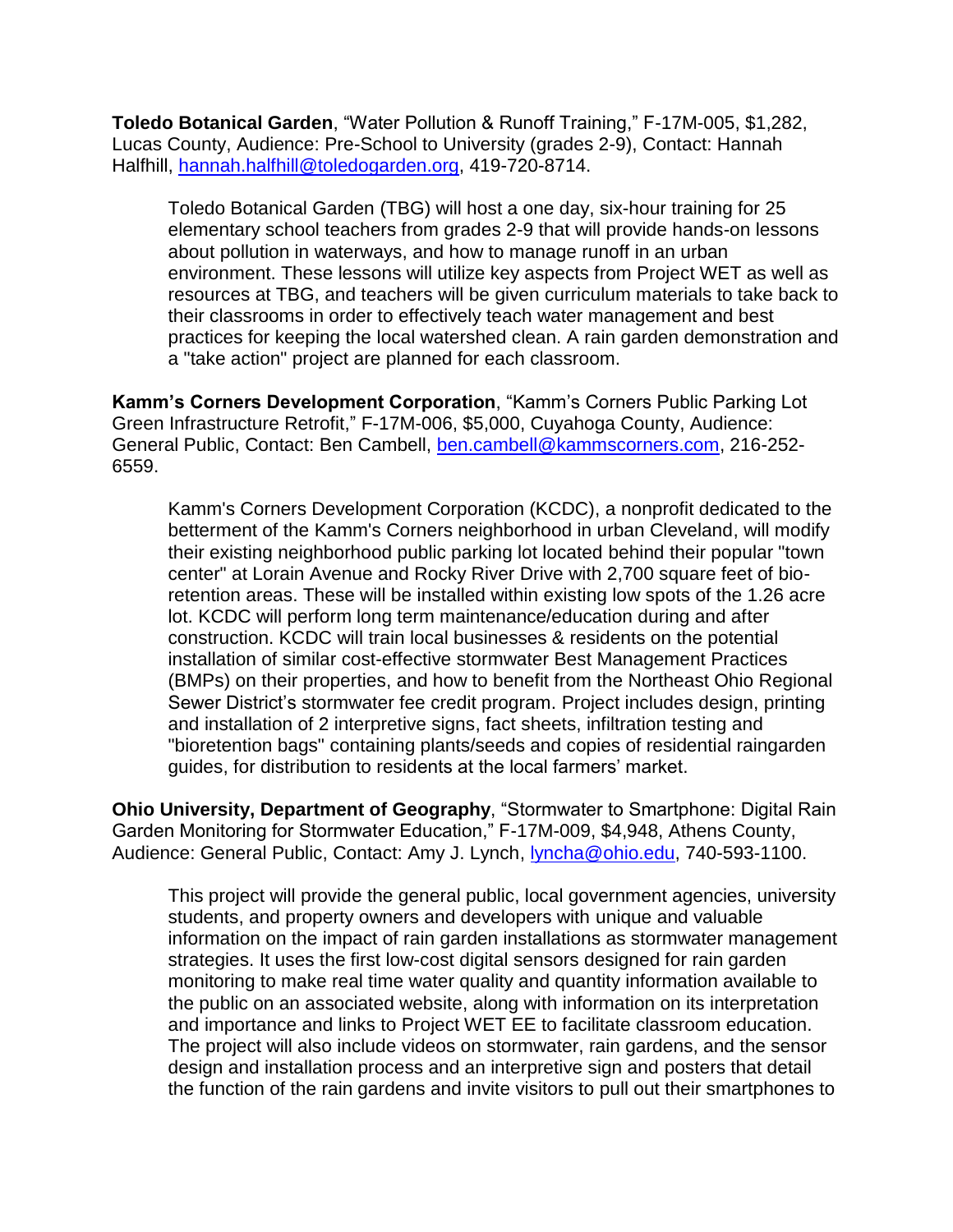access the monitoring website and learn more. Project has the potential to reach 180 people daily who visit the rain garden and over 24,000 local residents, students, developers, property owners and local government leaders.

**Light on the Land Services, LLC**, "Using Biochar to Recover Excess Nutrients in Dairy Wastewater," F-17M-011, \$5,000, Statewide, Audience: Regulated Community, Contact: Scott Bagley, [scott@llsathens.com,](mailto:scott@llsathens.com) 740-818-4017.

This project will introduce dairy farmers to the various ways biochar can be integrated into their farming operations in order to reduce the nutrient contents of effluents so they can be safely dispersed on local pastures and fields. We will develop case studies and a website that highlights how biochar works for manure management, as well as the ways it improves soil productivity and long-term carbon sequestration. We will engage dairy farmers through an exhibit at one of their main gatherings, the Ohio Spring Dairy Expo. Our goal would then be to use resources developed during the project as a foundation for proposing talks and presentations at additional workshops, conferences, and expos (Ohio State Fair, Manure Science Review, and Farm Science Review, for example). We would also intend to build on this to provide educational content related the role biochar can play in other animal farming operations such as poultry houses and feed lots. Project could reach all of Ohio's 2,500 plus dairy farmers.

**Washington Soil and Water Conservation District**, "Soil Simulator," S-17M-016, \$5,000, Washington County, Audience: General Public, Contact: Dean Sinclair, [dsinclair@wcgov.org,](mailto:dsinclair@wcgov.org) 740-373-4857.

Provides a portable rainfall simulator and infiltration demonstration model for use at local fairs, multiple community events and school presentations, to show surface water runoff, infiltration of water, and how different types of tillage, cover crops and impervious cover affect runoff in rural and urban areas. The unit includes a folding table, display boards, hose, pressure regulator, rain gauges, shut-off valve, clean up nozzle and five soil pans. This project will reach over 61,310 county residents at 10 county events (e.g., Waterford Community Fair).

**Delaware Soil and Water Conservation District**, "Shaping Watersheds: Augmented Reality Sandbox," S-17M-017, \$4,822, Delaware County, Audience: General Public, Contact: Dona Rhea, [dona-rhea@delawareswcd.org,](mailto:dona-rhea@delawareswcd.org) 740-368-1921.

"Shaping Watersheds" is an interactive augmented reality 3D exhibit. It uses a computer generated sensory input to project topographic maps of landforms onto a sand basin. Visitors interact with the exhibit by shaping landforms in kinetic sand. After the colored elevation map is drawn over the landform, virtual rain water flows down slopes, to lower surfaces, purposefully showing the distribution of water into watersheds. This grant will purchase supplies to build a portable, durable augmented 3D exhibit for use in programs that will reach over 10,000 residents over the life-time of the project. Preservation Parks of Delaware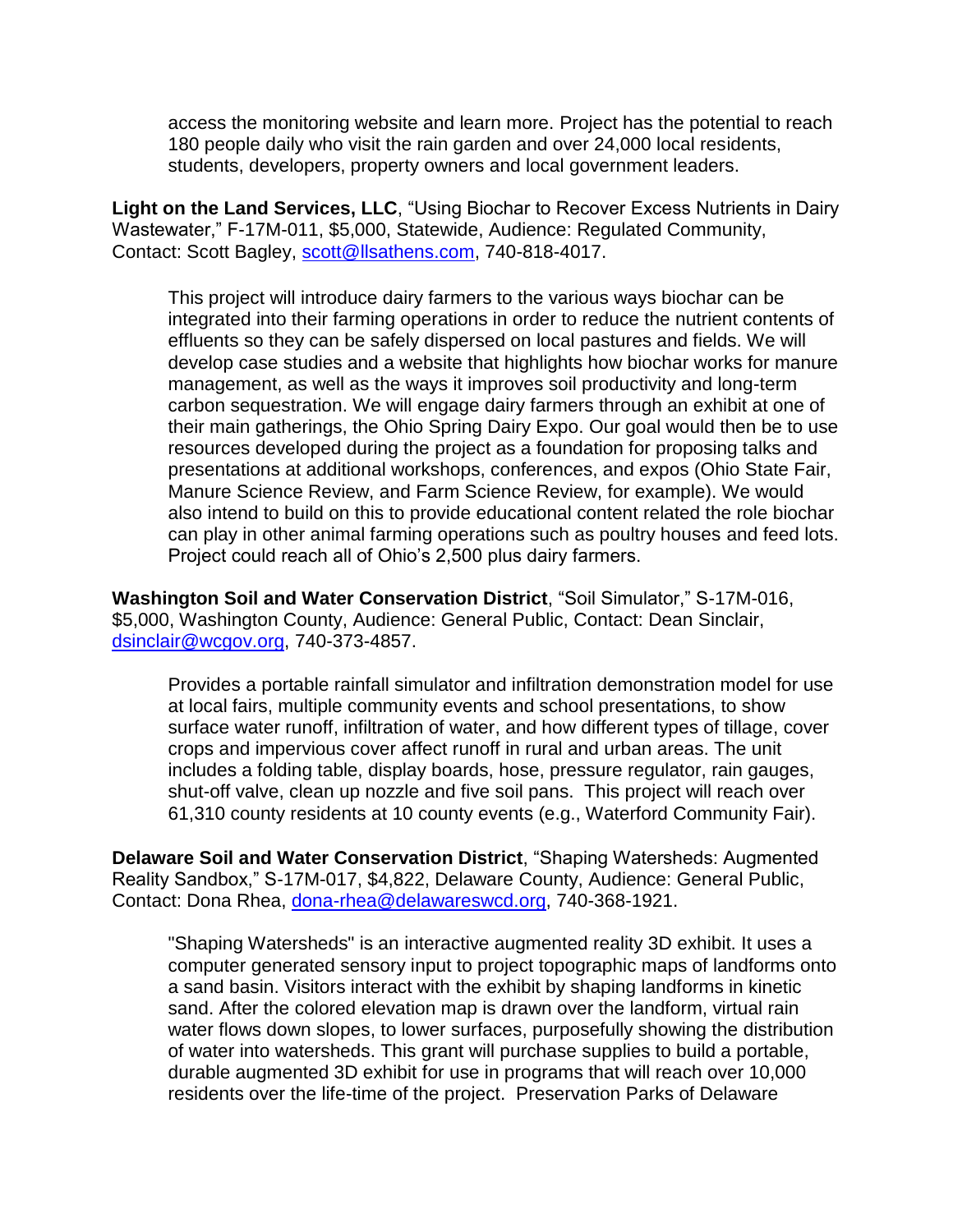County, Franklin County Metro Parks, the Community Library, Big Walnut and Olentangy Local Schools are collaborating.

**Paulding Soil and Water Conservation District,** "Protecting our Water Resources," S-17M-018, \$2,792, Paulding County, Audience: Pre-School – University, Contact: Patrick J. Troyer, [patrick.troyer@pauldingswcd.org,](mailto:patrick.troyer@pauldingswcd.org) 419-399-4771.

Provides three-dimensional EnviroScape® table top models and supplies to demonstrate beneficial wetland functions, drinking and wastewater treatment processes, and the flow of precipitation and nonpoint source pollutants through watersheds. These will be used in programs reaching more than 2,600 students and adults each year. Classroom presentations utilizing these models are aligned with Ohio's science education standards at multiple grade levels.

**Licking County Health Department**, "Health and Habitats at the Licking County Health Department," S-17M-019, \$5,000, Licking County, Audience: General Public, Contact: Hilary Requejo, [hrequejo@lickingcohealth.org,](mailto:hrequejo@lickingcohealth.org) 740-349-6477.

The Licking County Health Department (LCHD) is currently undertaking a longterm habitat restoration and education project at its 20-acre campus. In 2015, LCHD planted 5 acres with 350 native Ohio trees as well as several wildflower plots for monarch butterfly conservation. These areas can be accessed by the public on a half mile paved walking path. The goal of the Health and Habitat project is to create a 1500-square-foot wildflower garden where young children and adults can view native wildflowers, butterflies, and birds in a safe outdoor setting. The garden area will be designed to attract butterflies and birds utilizing native wildflowers and grasses. The garden, along with the larger campus, will include signage for permanent environmental education. Additionally, LCHD Health Educators will host 2 public workshops using curriculum adapted from Project Learning Tree's School Site Investigation for youth and educate about the positive health benefits of outdoor activities. Project could reach over 1,100 WIC Clients who use the Health Department for other programs.

**Melissa Schultz Nature Preserve,** "Environmental Education in the Melissa Schultz Nature Preserve," S-17M-021, \$5,000, Wayne County, Audience: Pre-School – University, Contact: Gregory Shaya, [greg@shaya.us,](mailto:greg@shaya.us) 330-464-3736.

More than three hundred fifty kindergarten through middle school students and local residents will learn the importance of habitat restoration in the newly created Melissa Schultz Nature Preserve, operated by the Montessori School of Wooster. Weekly nature classes for students at the School, and summer day camps for students from four Wayne County summer programs and preschools will include plant and animal identification, weather, site history, water and soil testing. Additional activities will be offered for students in an after-school outdoor education club. Student learning activities will be featured from Project WET and Project WILD, aligned with state science standards, following two half-day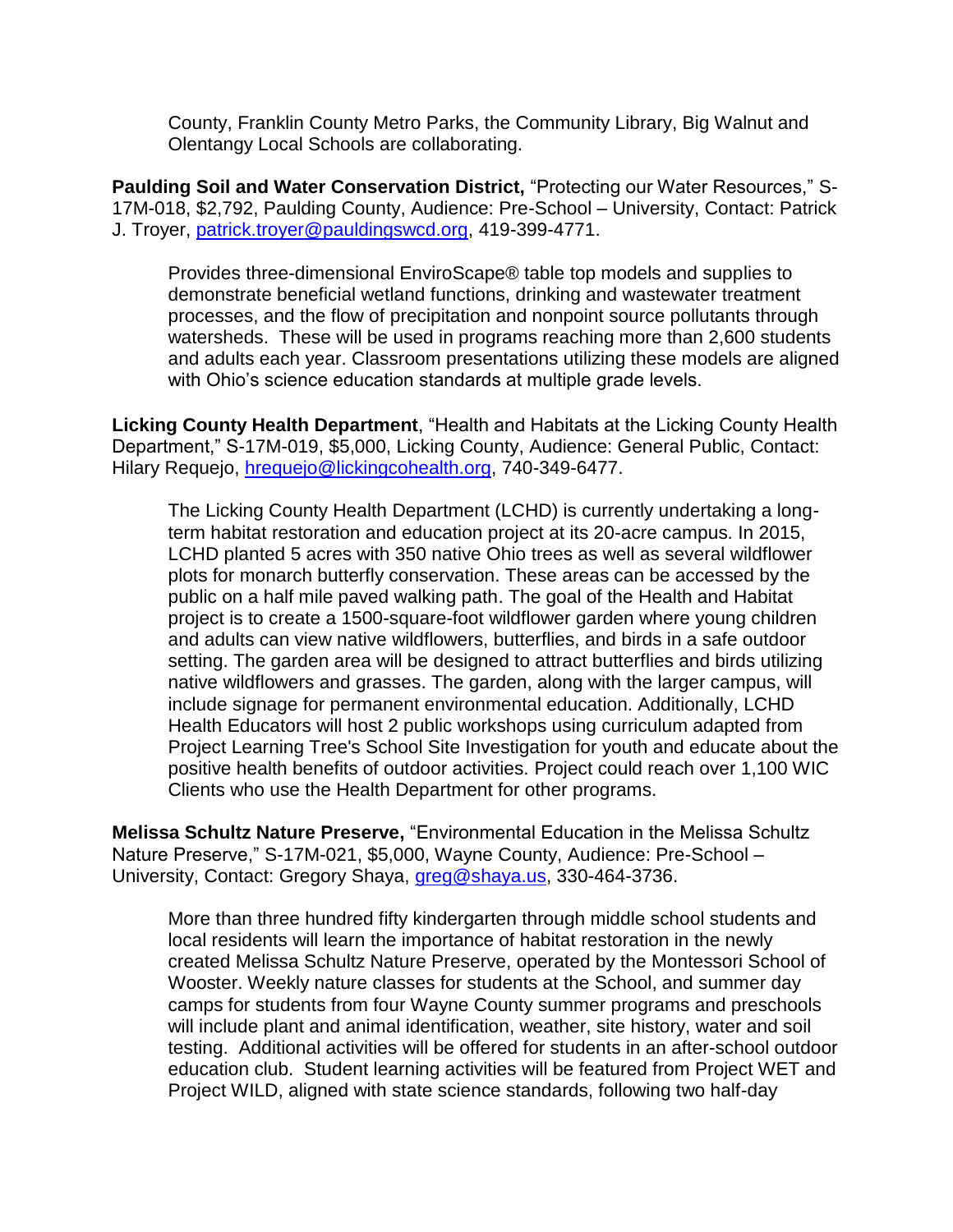workshops for 20 Wooster teachers. Families and community members will be invited to participate in self-guided walks, with educational materials including bulletin boards, maps, interpretive signs, and identification guides. The City of Wooster is collaborating, linking trails in the neighboring Gerstenslager-Martin Park with those in the Nature Preserve. Faculty and students from the College of Wooster and Ashland University will be providing expertise, volunteering and using the Preserve in various ways.

**Catholic Charities of Summit County,** "Camp Christopher Wetland and Pollinator Species Initiative," S-17M-023, \$5,000, Cuyahoga, Loraine, Medina, Portage and Summit Counties, Audience: Pre-School to University, Contact: Holly Bollin, [habollin@ccdocle.org,](mailto:habollin@ccdocle.org) 216-392-9024.

Project will provide seeds for a wet meadow and native plant restoration to improve habitat for pollinator species, for day camp and residential programs serving nearly 2,000 students annually. To facilitate on-going education and community outreach, the applicant is using other grant funds to build an educational observation area with a boardwalk and displays for school groups, diocesan leaders, and members of the community to observe a healthy, established wet meadow area and learn the importance of managing such habitats in our communities for pollinator species survival. Smaller pollinator gardens will be established on site with replicable design plans for schools and organizations to take back to their own facilities for installation. These smaller gardens will add to the network of "way stations" for pollinators to rebuild and sustain their populations locally. The Ohio Prairie Nursery, Summit Metro Parks and Geauga Park District are providing expertise on local soil types, native plant species, removal of invasive species, and revitalization of the existing seed bank.

**Bike Miami Valley,** "Bike Valet Parking," S-17M-028, \$5,000, Clark, Greene, Miami and Montgomery Counties, Audience: General Public, Contact: Emmy Fabich, [emmy@bikemiamivalley.org,](mailto:emmy@bikemiamivalley.org) 937-496-3827.

More than 70% of trips made by car in the U.S. are less than 4 miles, and while many bike programs encourage people to ride to work, this is often the trip with the most barriers to choosing an alternative mode. Bike Miami Valley seeks to focus on those trips with fewer barriers by working with event organizers across the Miami Valley to provide complimentary bike valet parking at 24 local events in 2017 that could each attract an estimated 100-250 bike riders. Event organizers will receive a report of environmental impact based on all modes traveled to the event, and event attendees will use a trip calculator to demonstrate their environmental impact. The Greater Dayton Regional Transit Authority and Miami Valley Regional Planning Commission are collaborating.